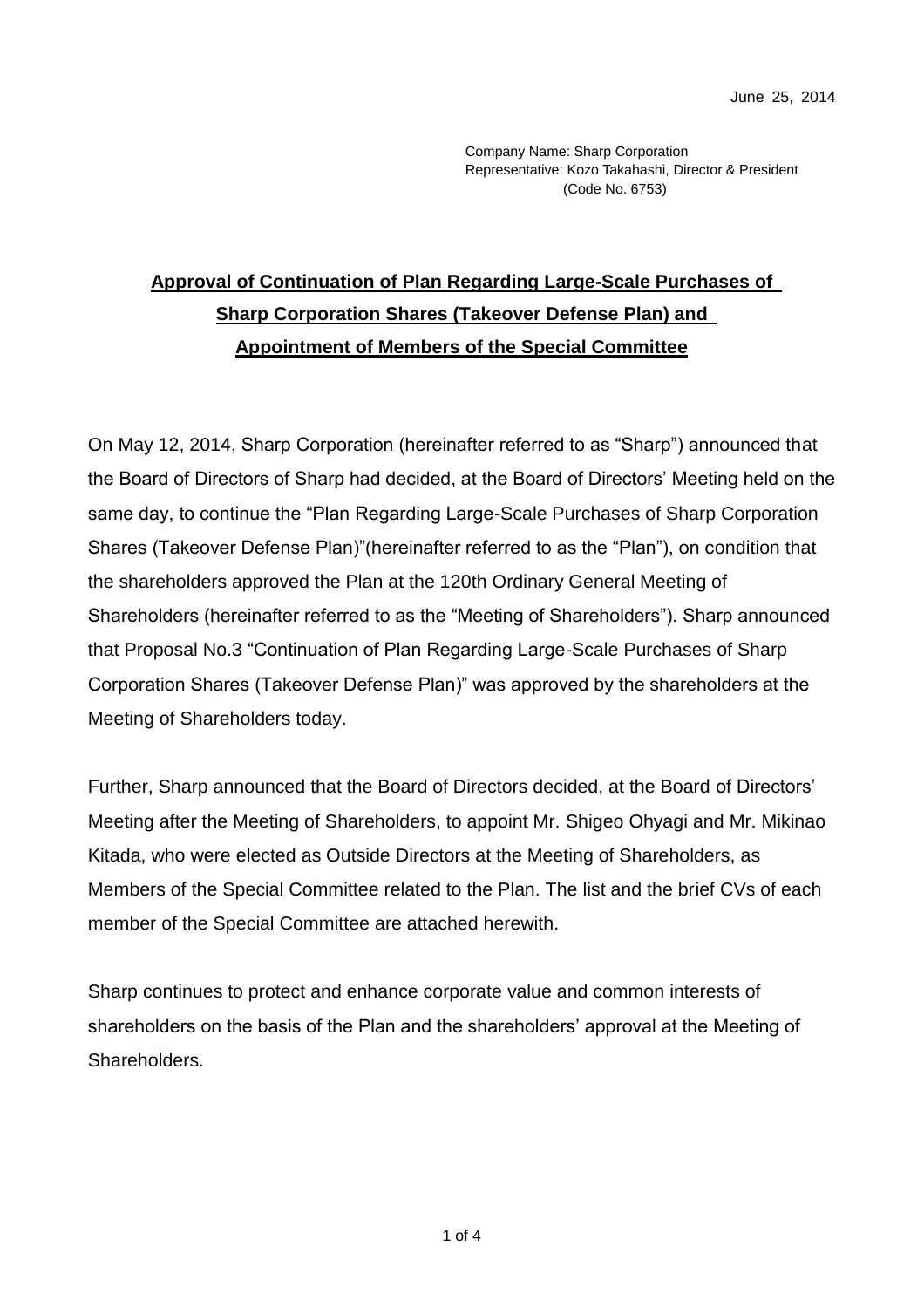Please refer to the following concerning the details of the Plan.

News Release: May 12, 2014

"Partial Amendment to and Continuation of Plan Regarding Large-Scale Purchases of Sharp Corporation Shares (Takeover Defense Plan)" http://sharp-world.com/corporate/ir/topics/pdf/140512-1.pdf

Notice of Convocation of the 120th Ordinary General Meeting of Shareholders: http://sharp-world.com/corporate/ir/event/shareholder\_meeting/pdf/120con.pdf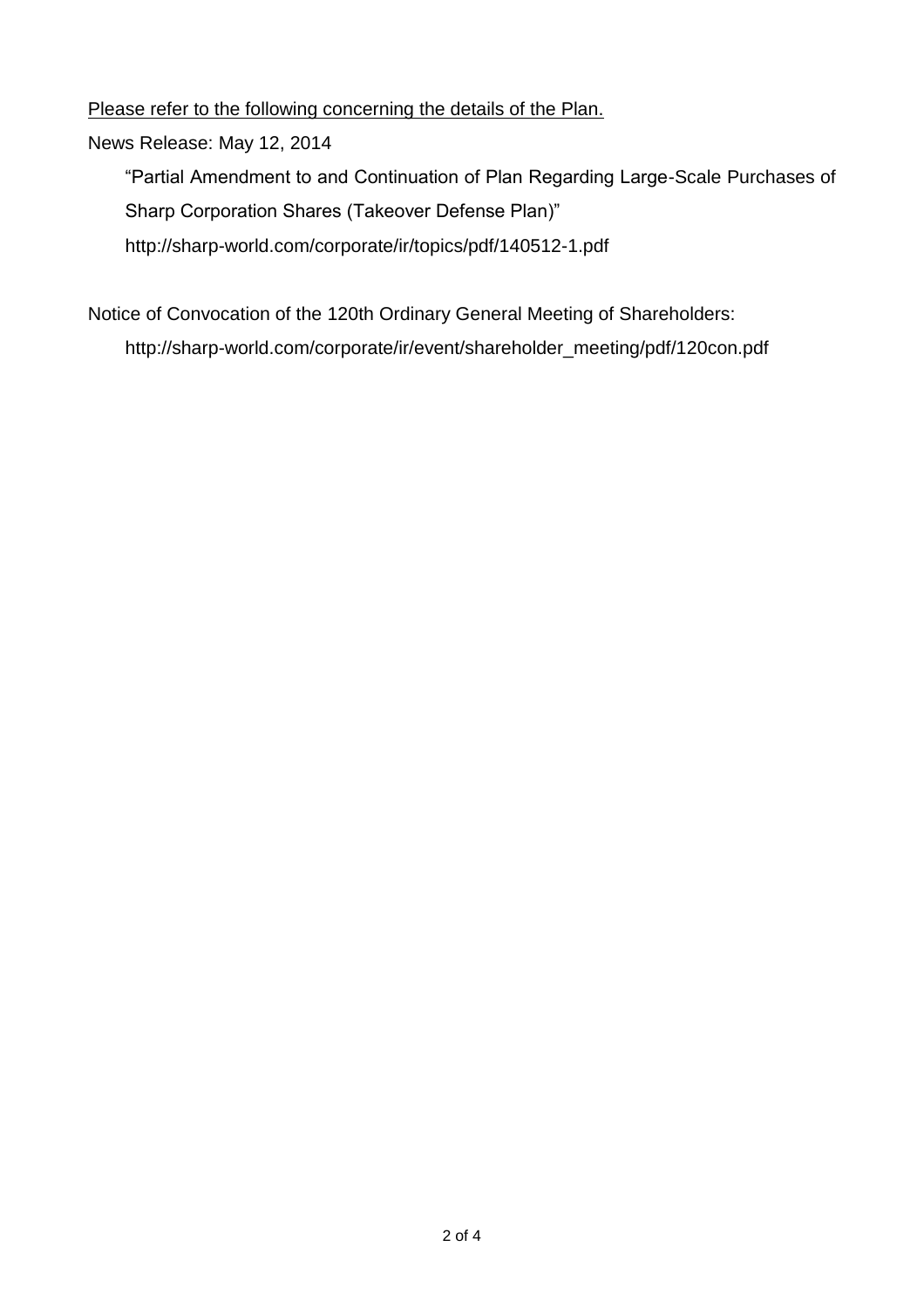## (Attachment)

## **Brief Curricula Vitae of Members of the Special Committee**

| Makoto Kato    |          |      | Date of birth: December 13, 1940                                                               |
|----------------|----------|------|------------------------------------------------------------------------------------------------|
|                | June     | 1995 | Director of ITOCHU Corporation                                                                 |
|                | April    | 1997 | Managing Director of ITOCHU Corporation                                                        |
|                | April    | 1998 | Representative Senior Managing Director of ITOCHU Corporation                                  |
|                | April    | 2001 | Representative Executive Vice President of ITOCHU Corporation                                  |
|                | April    | 2006 | Vice Chairman of ITOCHU Corporation                                                            |
|                | June     | 2007 | Senior Corporate Adviser of ITOCHU Corporation (resigned July<br>2010)                         |
|                | June     | 2011 | Director (Outside Director), Sharp Corporation (present)                                       |
| Shigeo Ohyagi  |          |      | Date of birth: May 17, 1947                                                                    |
|                | June     | 1999 | Corporate Officer Tokyo Branch Chief of Pharmaceutical Business<br>Unit                        |
|                | June     | 2001 | <b>Executive Officer Deputy General Manager of Pharmaceutical</b><br><b>Marketing Division</b> |
|                | June     | 2002 | Senior Executive Officer General manager of Pharmaceutical<br><b>Business Unit</b>             |
|                | October  | 2003 | President and Representative Director of Teijin Pharmaceutical<br>Limited                      |
|                | June     | 2005 | Managing Director of Teijin Limited                                                            |
|                | June     | 2006 | Senior Managing Director                                                                       |
|                | June     | 2008 | President and CEO, Representative Director of the Board                                        |
|                | April    | 2014 | Chairman, Member of the Board (present)                                                        |
|                | June     | 2014 | Director (Outside Director), Sharp Corporation (present)                                       |
| Mikinao Kitada |          |      | Date of birth: January 29, 1952                                                                |
|                | April    | 1976 | Public Prosecutor at Tokyo District Public Prosecutors Office                                  |
|                | July     | 1987 | First Secretary to Japanese Embassy in the United States of America                            |
|                | April    | 1997 | Director of International Affairs Division of Criminal Affairs Bureau,<br>Ministry of Justice  |
|                | April    | 2002 | Director-General for Inspection of Minister's Secretariat, Ministry of<br>Foreign Affairs      |
|                | July     | 2008 | Chief Public Prosecutor at Chiba District Public Prosecutors Office                            |
|                | January  | 2009 | Director-General of Public Security Intelligence Agency                                        |
|                | December | 2010 | Superintending Prosecutor at Sapporo High Public Prosecutors Office                            |
|                | January  | 2012 | Superintending Prosecutor at Osaka High Public Prosecutors Office<br>(retired January 2014)    |